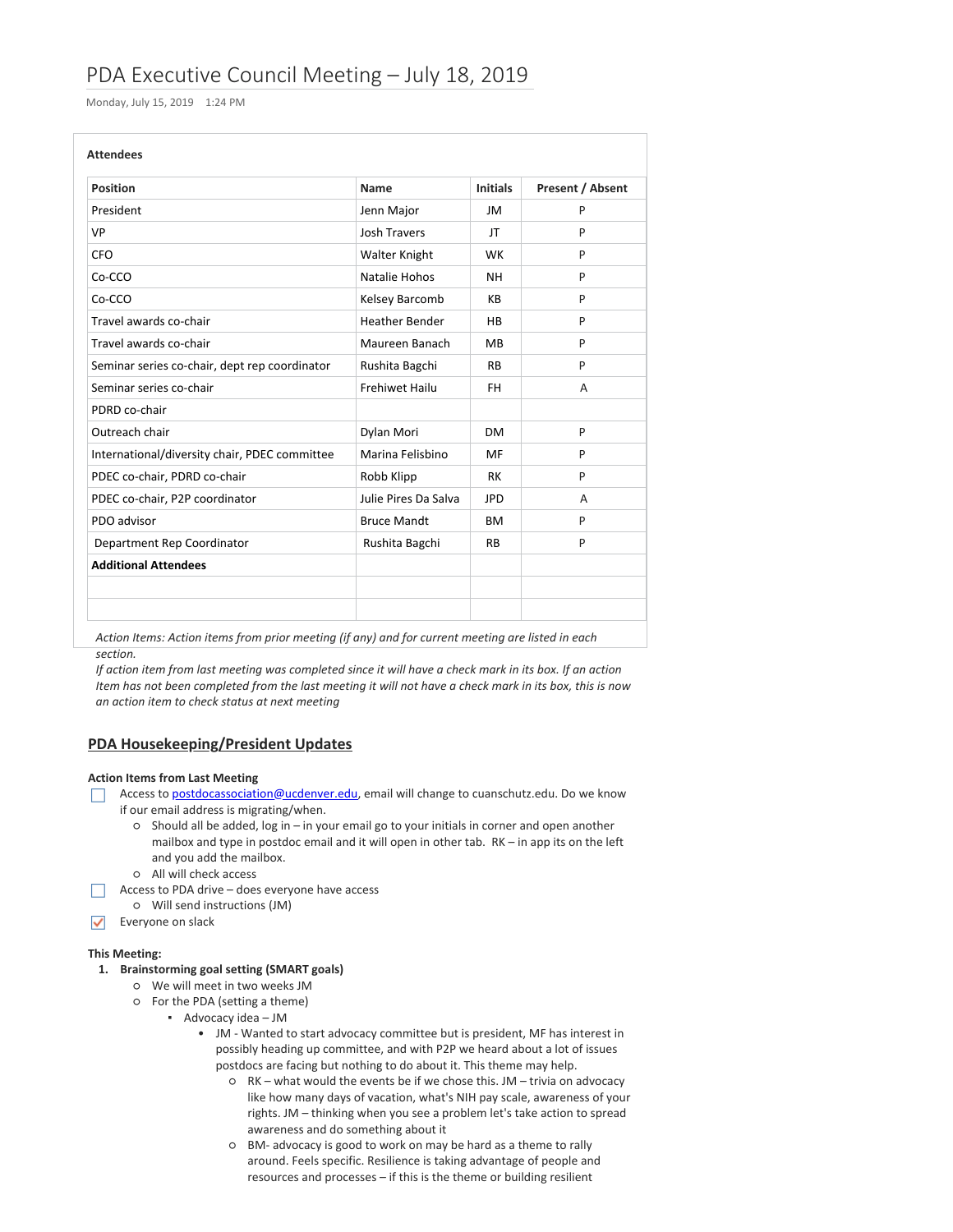community it would contain advocacy but be bigger picture – advocating for yourself imp for resilience. (see Sharon Milgrom from NIH for reference)

- MF and RB Broader and easier to do, but still fits advocacy.
- JM likes resiliency contains advocacy
- WK can use NPAW as a platform to find out what postdocs are interested in
- BM general comment this is a blank space, just because things done in past don't have to keep doing them. Cant gain mass forever – we can decide what we want to do. Think about this going forward.
- BM Theme is still a new thing last year started as wellness.
- For each individual on the committee
	- Set SMART goals JM
		- Specific, measurable, attainable, relevant and time based.
		- JM good if we all come up with main goals for PDA and then each person makes their own SMART goal
			- JM have ready for next meeting

#### **Action Items**

- Finalize PDA theme for year resilience?
- Set SMART goals for PDA and all individuals by next meeting (All)

#### 2. **Natation Post-doc Appreciation Week Ideas**

- Go over last year (what did and didn't work)
	- Town hall survey last year
		- JM Advocacy question: most important to postdocs NIH pay scale then career dev resources and vacation. (retirement wasn't provided as an option, but some postdocs wrote it in)
			- o JM We can't tackle everything and this is only small group of postdocs who responded - Could we provide resources for these topics
				- Make a tab on the website addressing some of these issues.
				- Basically 'know your rights' regarding these topics.
				- MF mental health no for access to postdocs for all options from resource at PRDR breakfast. People need to know this.
				- $\blacksquare$  JM a lot of people hear about this stuff through word of mouth these are touch convos to – these are not easily be accessible.
				- $\bullet$  BM concern stability and consistency of info in one spot makes more sense – need to figure out best place to have this info. Maybe have links to direct to PDO site, no one goes to websites, so for those who do lets make stuff clear and easy to find. I want to learn from you to find resources to provide to postdocs, Like FAQ about having kids.
					- BM PDA is here to build sense of community, structured career development and these things go to the offices where people are paid to do that – keep these distinctions clear
					- MF NPAW could be good way to spread where this info is
					- RB we can have links go here to find this, it should all be intertwined
					- BM- make it so people can't miss it.
					- JM looked at website a lot before I came here not as much now, would be great to have these resources.
		- JM use Slack or forum where postdocs could post questions with each other. If you need this reagent etc.
			- NH like to do this with digest.
			- JM take a lot of work
				- RB- need a lot of work, need to moderate.
				- BM used to be a forum for postdocs PDA had to rotate to take off spam. On slack we may not need to be as worried about this. Could try something first and see. Suggest also to think about poster at NPA conference – how can we measure impact. Start with preassessment and then gather data later - pre/post survey. Have someone to watch but just give it a go. Don't let moderation prevent you from trying.
				- BM include proper language to protect our self. Participate agree to adhere to professional standards to join that channel.
				- DM can we use email CU AMC to hold them accountable not anonymous
				- JM/RB not anonymous have to be invited.
				- BM try locally and then roll out nationally
				- JM we know it works because PDA used it last year.
				- RB lets launch program.
				- JM should we start with resource sharing.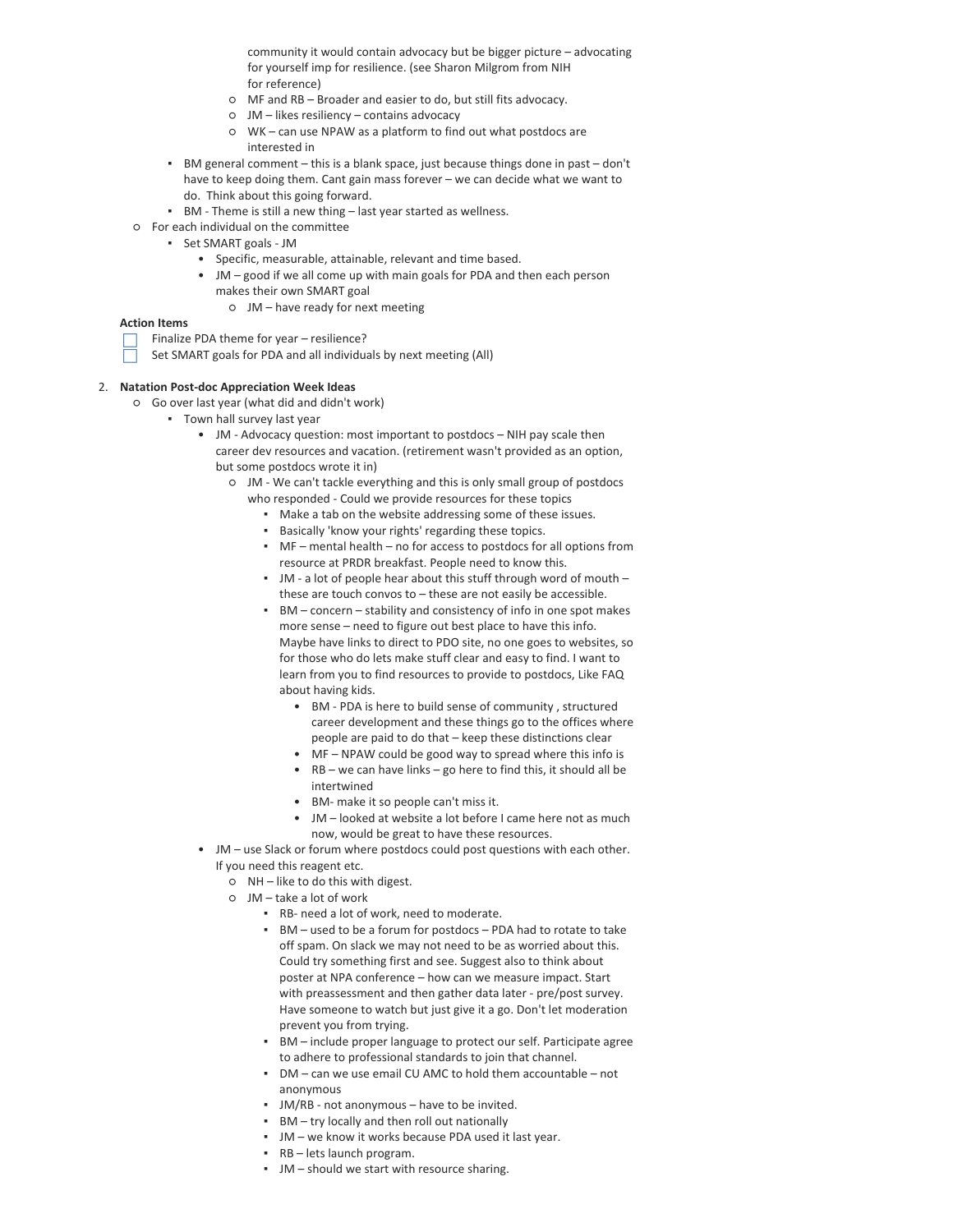- MF have folders with topics before we start
- JM I like this helps people to know what to talk about
	- International postdocs questions
	- Maybe eventually invite resource people
- JM let's start with 2: sharing resources and trouble shooting.
- $KB$  when you set up a page you get general and random, good in case someone has something that doesn't fit.
- JM stick to general science to start.
- RK worried if just resource people would not be interested. Nice if we can get a community aspect - keep general.
- KB NPR friend of Joe national one that may be a good resource joesbigidea.slack.com
- **BM** one idea always comes up I need this reagent does anyone have access to this. Present it this way to get people in and then the other channels are there.
- **BM** –This is a thing that can accomplish a goal. Go back to our overall goals and define this and then use the slack channel to achieve this if we can.
- Bruce omnibus created flyer for me of what they are and why they see postdocs – helps postdocs know how to interact with them . The PDA coming up with this who we are and what we can do for you to hand out. 'Why get involved in PDA'
- BM the money we get is from education funds there are allowable and unallowable things. Can't go the he Rockies games...need to have a purpose in what we are spending money. Tax payer dollars support cushy scientist life not clear how professional development activity. Food okay as long as not just for same people – track attendance. We can ask but be aware.
- Brainstorm ideas for this year (with help of PDRD survey results)
	- $\blacksquare$  JM Sept. 16-20<sup>th</sup>
	- JM will come up fast! Last year this showed a lot.
	- JM last year networking lunch, (not structured, bring PI for business card not a lot of PIs come – good feedback from PDRD structured breakfast), donuts and coffee hour, free massages (fit with wellness theme – finances may not like again, BM- had to do some after the fact persuasion. WK – expensive and low attendance - could better spend \$\$, MF doesn't go with our theme - cut it.), day of service, headshots, seminar on industry careers, science in the news, brews and biotech happy hour, ice cream social.
	- JM networking lunch no PI attended but because postdocs don't invite them. We do get about 50% of people meeting new people. Coffee hour had good response. People will not walk anywhere away from RC buildings. Seminar highly attended but not what we wanted, Happy hour good for people who go, day of service – low participation, partly because this is last minute and part that people don't want to /it's too far away, etc.
		- KB Is there a way to make service fit more in to postdoc appreciation.
		- JM good point, we complain but we do have privilege being here good to give back.
		- RB can we market this way, may help.
		- JM university already has day of service, what if we push postdocs to get involved here unless we have a good plan.
		- BM agrees we need to present it better to postdocs. Data showing it helps promote wellness. Is this something we feel strongly about doing.
		- JM if you don't know a lot of people going makes it hard to leave the lab. If you go to the university day of service helps feel like more people are going and easier to get out of lab.
		- MF letters to PI, just resonates with PIs who think this is important, Other PIs not so much. It's difficult for PIs to let people out of lab.
		- JM if we merge with day of service may help.
		- BM maybe if we do it on university scale it may be easier to make that part of the culture and incorporate in NPAW to make it easier
	- **BM** think of event to include your mentors. Important to pay attention to if postdocs don't want them. But the day of service could include PIs this is more fun/easy to get out of lab.
		- JM what if we do this at day of service at university and have awards for postdocs who go with mentor.
	- BM Usually postdocs presently surprised when they are nervous about talking to their PIs - more supportive then you think. Having opportunities to allow them in with it may help both sides.
	- JM headshots –having a mirror and not as hot room could help.
		- BM we can try to find a better space. Add a fan to help. Mirror is easy to add.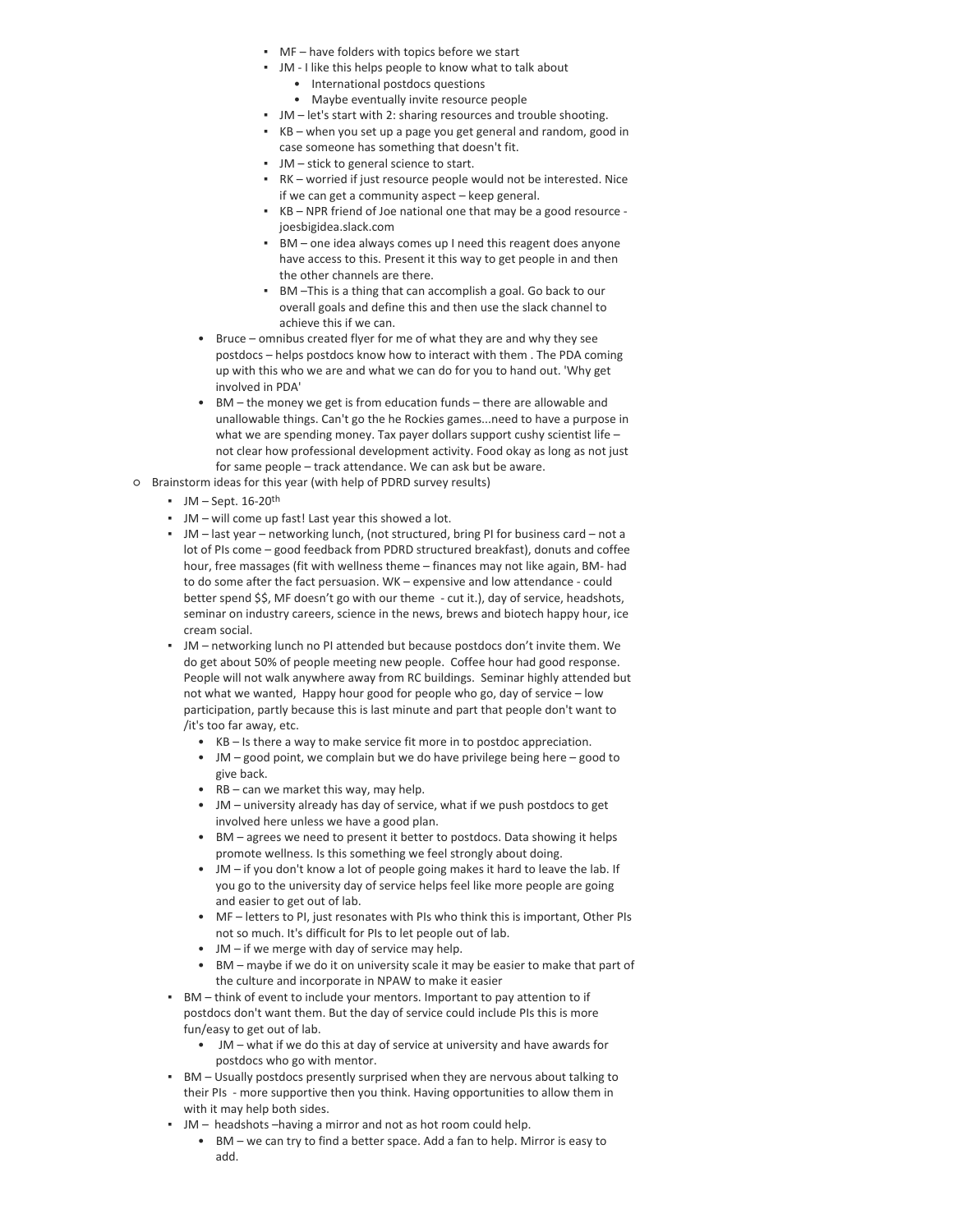- **•** JM lots of feedback on more structure this year. Good to do for lunch or breakfast. Coffee hours no structure. Have both options.
- JM can try to invite more Denver postdocs.
- JM whole survey from NPAW last year is on PDA drive.
- **JM** PDRD survey had NPAW question see lots of interest in happy hour, ice cream social, career panel, headshots, professional development workshop (pair with CDO and have one of Bruce's classes this week,  $NH -$  career exploration may be good JM  $$ help bring what we have available to light. BM – career panel, bring alumni in and maybe have them add into the professional development. We also have a networking workshop that would be good.)
- **•** JM career panel good if we get good people
	- MF think about internationals or at least have people who can talk about this. JM – maybe we can pair with careers in science.
	- JM if we want good questions we need to come up with them. Not just where you got to where you are now.
- New ideas for NPAW this year
	- JM suggestions stress management, athletic option, maybe free class for postdocs.
	- RB what about a treasure hunt.
		- JM we had scavenger hunt and science Olympics at old university.
		- RB teambuilding and interactive.
		- BM as we define our theme, and we want to raise resource IQ of postdocs, scavenger hunt to find omnibus office etc. would be great.
		- JM could be cool and help with social media. Slack mechanism to promote.
		- NH make random teams for people who sign up.
		- MF have prizes.
	- KB trivia night, cedar creek has one. Need to know in advance for tables to reserve.
		- JM need to sign up
		- KB no but fills up.
		- BM look back in record we did this before, it was contracted by us for the event – see attendance and who they use. This can promote team science/working together good for resilience.
	- WK finances will make a budget for this year (little disorganized last year) have a plan for the year. JM our budget is \$6000 for the year. NPAW is biggest usually. WK – if we drop massages have a lot of  $\oint$  to play with.  $\oint$ 300 under budget last year, so will have a bit of wiggle room if we need. WK will slack some spreadsheets.

## **Action Items:**

- Update website to have links to resources or PDO/CDO office if they provide the resources  $\Box$ (KB)
- Make handouts for NPAW/block party for where to find resources and QR codes to find ш them
	- Slack channel for postdocs start with resource sharing, general, and random channels. Need to include appropriate language to ensure we are not liable for what is posted. Need to identify who is in charge of this.
- $\Box$ Need to decide on events for NPAW and then start planning/executing
- **3. Questions, concerns, ideas (about PDA, new things to try, questions about your position, etc.** a. Scheduling upcoming events
	- - i. See happy hour and coffee hour sections below
	- b. Do you have access to what you need/ do you have any ideas you want to bring up with everyone
		- i. See finance, community development, and career development sections.

# **Finances (WK)**

## **Action Items from Last Meeting**

SITN – only used \$58, still need \$100? Plan was to try to touch base again after July 1 (JM/JT) • All set

## **Community Development:**

## **1. PDA Elections**

- **Action Items from Last Meeting**
	- Set up 10-15 min Skype call to introduce PDA (CUAnschutz/Denver and Boulder) with each other (DR/JT)
		- Taken off the table, are not responding to JM emails
		- PDRD coordinator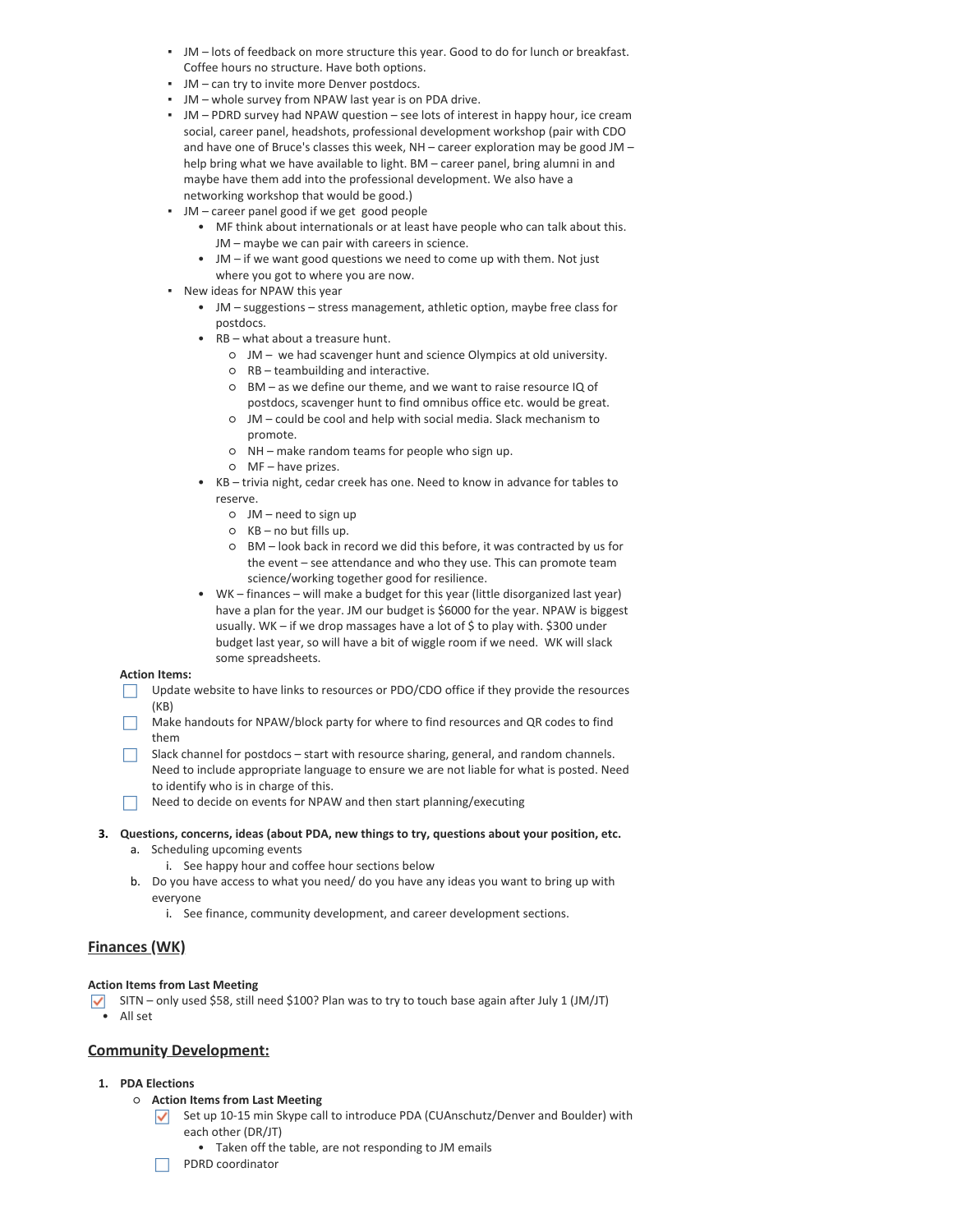Not filled yet, PDRD survey and committee will meet maybe we will find our. Try to find a few people to be involved - co chairs, chair/vice chair.

## **2. PDA Communications (NH and KB)**

- **a. Digest**
	- **This Meeting:**
		- Changes to digest
			- NH Would like to switch 'Wellness Wednesdays' to what we decide our initiative this year to be.
			- NH Thinking about not listing the events of other groups on campus, changing this section to other opportunities when there are some – last digest used postdoc survey and early career award. Possibly add a link to Bruce's email from the CDO office
				- BM may be better to just link to event calendar on website and say Check events calendar to see other events.
				- NH Volunteer maybe once a month, not a lot of clicks
	- **Action Items:**
		- Make changes to digest
- **b. Website**
	- **This Meeting:**
		- KB Changed website a lot. Check it out and give feedback.
	- **Action Items:**
		- $\Box$  Give feedback to KB on website

## **3. Departmental Reps Program**

- **Action Items from Last Meeting**
	- BM touch base with RB and KB work with people who are currently reps to give to new postdocs, feedback on what your hearing.
		- Working on new documents -welcome etc.
		- **JM** -good to have these at NPAW if they are ready, if we have website have QR codes.
- **Action Items**
	- **Prepare welcome docs with QR code if applicable for NPAW**

# **Postdoc Engagement:**

- 1. **Coffee Hour (RK and JDP)**
	- **Action Items from Last Meeting**
		- $\triangledown$  Touch base with MK to see about summer happy hours (DR)
		- Yes all summer
	- **This Meeting**
		- RK and JDP good to keep moving between Tues and Thurs. BM Tues Fr could be good. Having alternating months for day is important.
		- JM mornings are best from survey's
		- WK seems like something we can test.
		- BM Wends is an option but avoid on same day as happy hour
		- JM let's try Tues and Wends, earlier is better at 9:30**.**
	- **Action Items**
		- $\Box$  RK and JPD finalize dates for coffee hour moving forward
- 2. **Happy Hour (RK and JDP)**
	- **This Meeting**
		- RK Will be on schedule all summer
		- JM do we want to move from PDA exec meeting RK not opposed to moving it, has some conflicts. MF - likes thurs. Day, maybe move to second week.
		- **•** 2<sup>nd</sup> week looks like it works best RK will check with JDP to make sure okay and then this will be moving forward.
		- **Action Items**
			- $\Box$  RK and JDP finalize date for happy hour moving forward

# **Career Development:**

## 1. **Travel Awards (HB and MB)**

- **This Meeting**
	- JM why do we not give feedback.
	- WK reason to date its people who know each other well and work together, would have to make anonymous. If you get a bad review and you will think someone has it in for you.
	- JM do give out for poster awards.
	- WK future chairs can change. But some reasons for not providing them.
	- BM not constructive feedback in some.